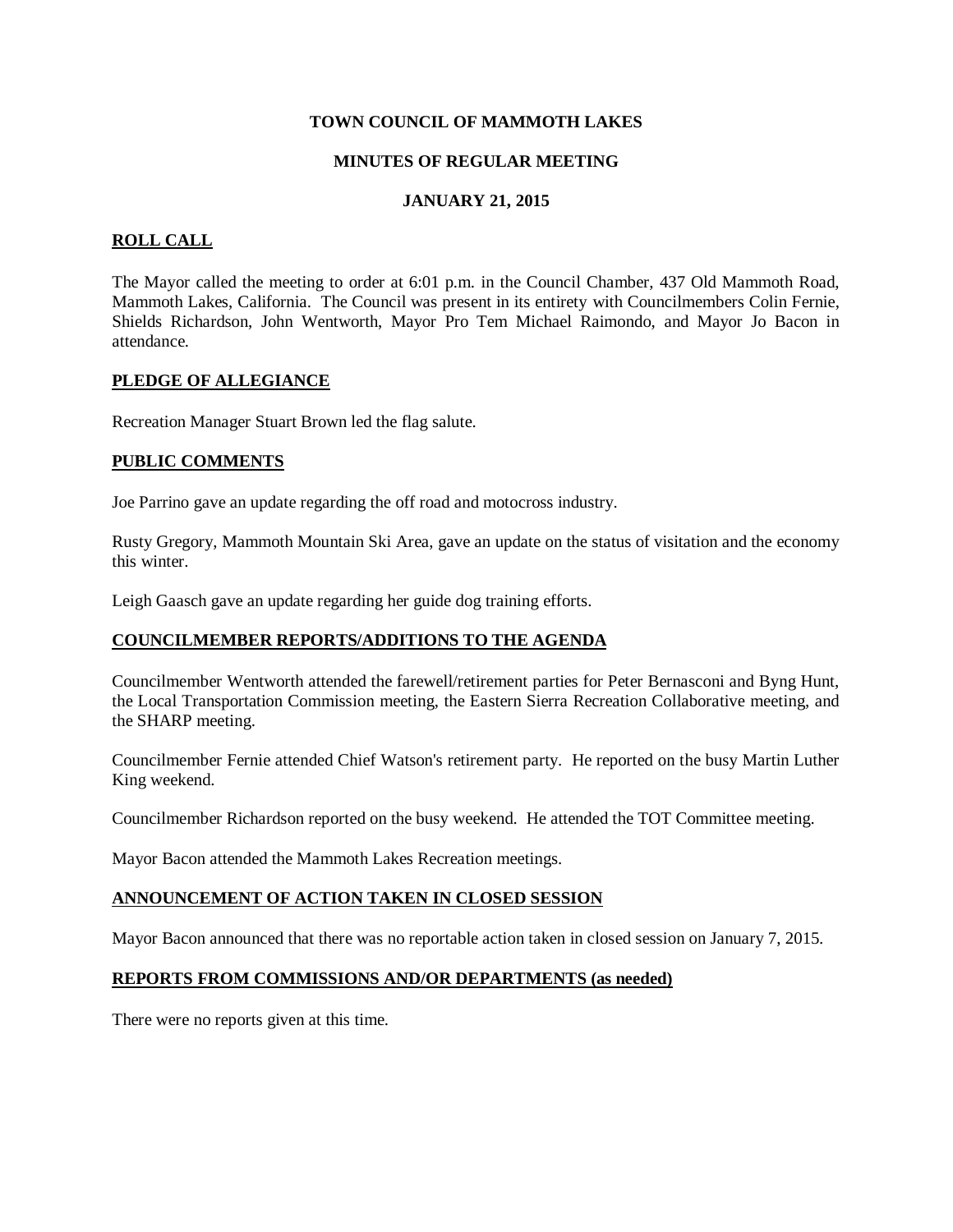# **WORKSHOP**

#### [1. Workshop regarding the proposed housing ordinance and fee update.](http://mammothlakes.granicus.com/wordlinkreceiver.php?clip_id=afa9759c-470e-4455-be81-ee8bf19f149e&meta_id=b80c3944-954e-466a-9467-c76e8c3303ca&time=1130)

Town Manager Daniel C. Holler introduced the item.

Senior Planner Jen Daugherty outlined the information in the staff report.

#### CONSENSUS:

Direct staff to start on the process to update the housing ordinance and fee now.

There was discussion among members of Council and staff regarding the policy items listed in the staff report.

### SPEAKING FROM THE FLOOR:

Mark Carney, representative of owners of developable property in Mammoth, outlined developer consensus. There was discussion among members of Council and Mr. Carney.

Dave Harvey said that the Town needed a master planned community to solve our problems. He said that the inclusionary clause needed to be fixed.

Leigh Gaasch said that the Town was overlooking quality of life issues in Sierra Valley Sites. She said that the Town needed more police officers for more affordable housing. She said that the Town Council needed to listen to the working people.

Mickey Brown said that the issues in the staff report were housing issues, and not affordable or work force housing issues. She said that the housing stock in Town was very old. She said that she was a proponent of in-lieu fees. She said that the Shady Rest Tract provided an opportunity for the Town and Mammoth Lakes Housing to take ownership of that property and develop it to include all income levels and rental and owner components. Ms. Brown said that she was not in favor of inclusionary housing.

Ted Carleton, The Sheet, asked Ms. Brown who she thought should acquire the Shady Rest Tract. Ms. Brown responded that the Town and Mammoth Lakes Housing should acquire the tract.

Rusty Gregory, Mammoth Mountain Ski Area, said that the Town had made progress to be capital ready, and that it still needed to get Housing, DIF, and the TOT Program finalized quickly. He said that developers were waiting for the housing ordinance update. He said that the Town should eliminate inclusionary zoning and the concept of an in-lieu fee. He said that developers would leave Town if we did not fix these problems.

Jennifer Halferty, Executive Director of Mammoth Lakes Housing, outlined the history of inclusionary housing. She said that the Housing Strategy needed to be set so that developers did not get to say where and when on housing issues. She said that the Town did not have enough housing supply for our work force.

There was discussion among members of Council.

Policy Item 1 - Application of the "Inclusionary Requirement." As noted, this is also the subject of an active legal case pending before the California Supreme Court.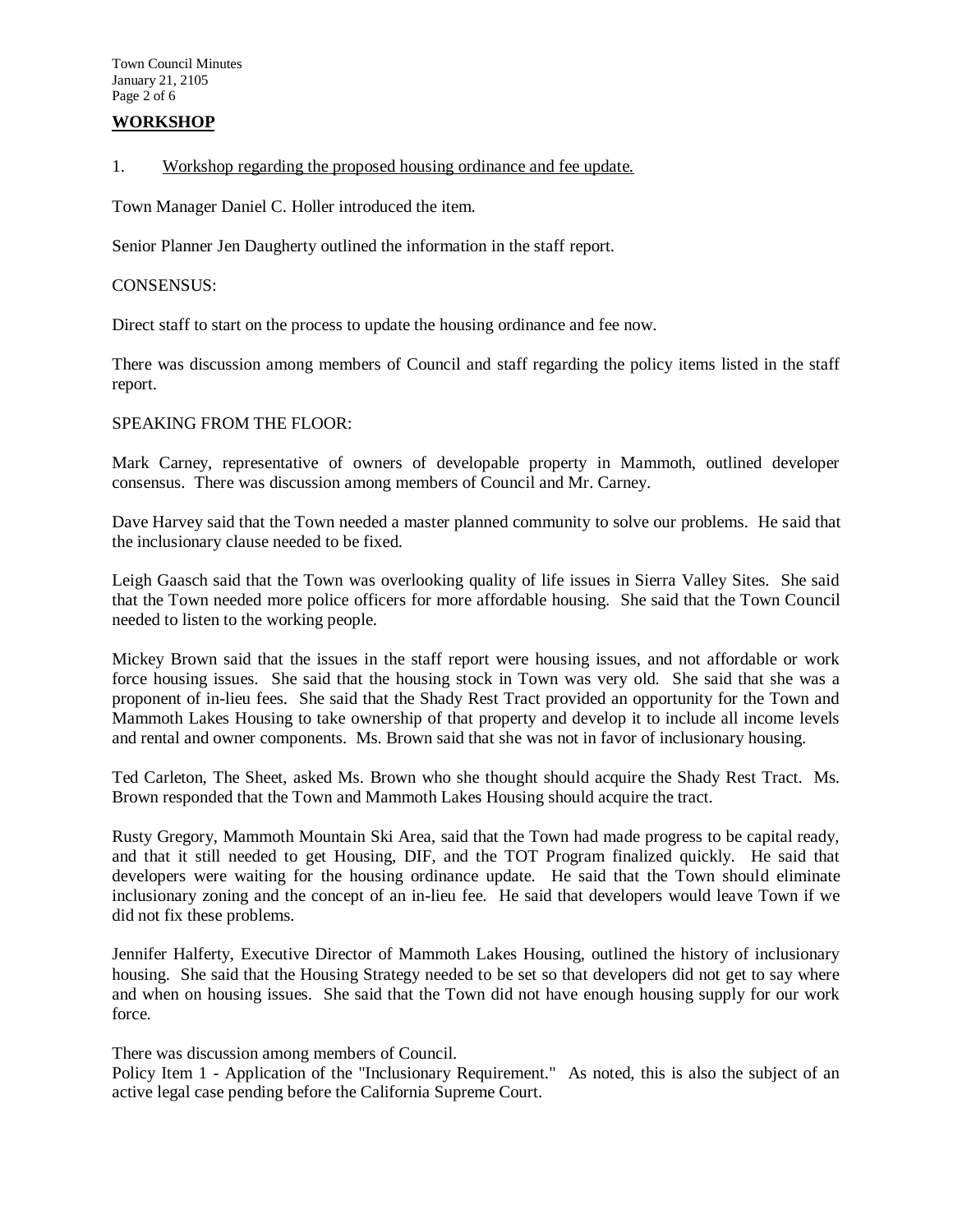Policy item 2 - Should inclusionary units be limited to only Below Market Rate units, tied to Area Median Income (AMI) (e.g. below 80% AMI) or are there other thresholds to consider (e.g. 150% AMI)? For reference, the Interim Policy requires inclusionary units to be restricted to 120% AMI or less.

#### CONSENSUS:

Inclusionary housing should be an option in the toolbox. The threshold should include 150% of AMI. The value of inclusionary should be determined. It should be determined how to translate the fee into housing.

Policy Item 3 - Should there be additional considerations for which projects are subject to a housing fee (e.g. higher unit count, application to only certain types of development, etc.)?

Policy Item 4 - Should there be a modification to the findings for approval of Alternate Housing Mitigation Plans (AHMPs) (i.e. should AHMPs be encouraged, allow by right as an option to meet base requirements, allow on a case by case basis, or are current findings acceptable) (17.136.090)?

Policy Item 5 - Direction of preferences, if any, related to on-site vs. offsite housing as part of AHMPs. Preferences may be based on zoning districts and/or development type.

Policy Item 6 - Direction on the continued use of the in-lieu fee program (17.136.070.C.5). An in-lieu fee would be requested as part of an AHMP; it is a different fee from that established for projects automatically subject to a housing fee (17.136.030).

#### CONSENSUS:

Direct staff to bring back options for Policy Item Questions 3, 4, 5, and 6. Policy Item 4 should be allowed by right as an option.

Policy Item 7 - Direction on Livability Standards, which are outlined in Section 17.136.090. These are almost identical to the Interim Policy Livability Standards.

Policy Item 8 - Direction on preference of the program's focus for owner occupied vs. rental properties.

#### CONSENSUS:

The Council does not have a preference and wants to allow flexibility.

Policy Item 9 - Staff anticipates that the housing ordinance and fee update will be of interest to a broad spectrum of our community. A discussion of the Council's expectation on the scope of public outreach is also requested.

#### CONSENSUS:

Direct staff to schedule a joint meeting with the Mammoth Lakes Housing Board.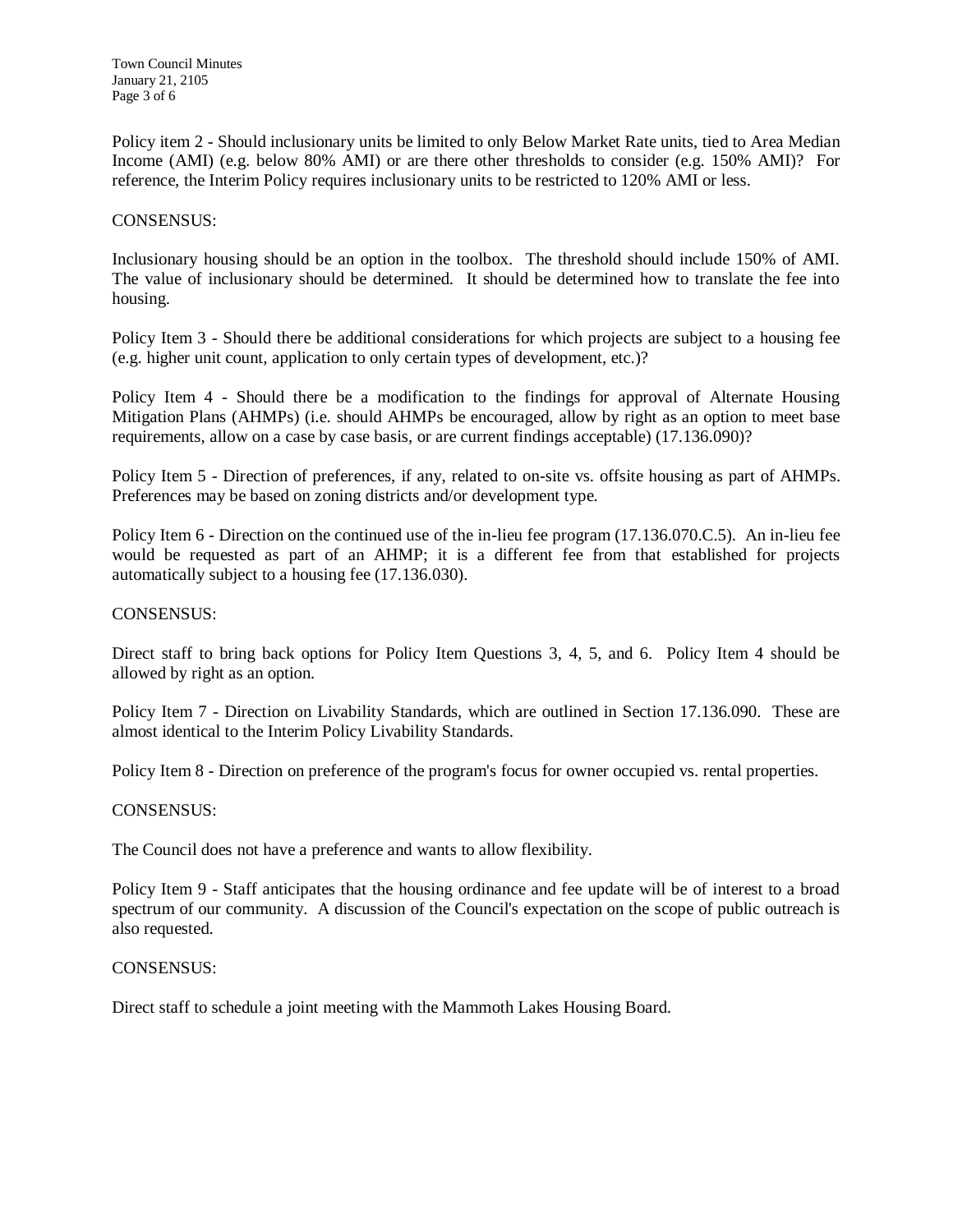# **[CONSENT AGENDA](http://mammothlakes.granicus.com/wordlinkreceiver.php?clip_id=afa9759c-470e-4455-be81-ee8bf19f149e&meta_id=f925d100-f6a8-4af8-bd99-c1fbd424470d&time=5924)**

# ACTION:

It was moved by Mayor Pro Tem Michael Raimondo, seconded by Councilmember Colin Fernie, and carried by a 5 - 0 roll call vote to approve the consent agenda.

- 2. Approve the minutes of the regular meeting of January 7, 2015.
- 3. Waive the reading and adopt by title only an ordinance approving Zoning Code Amendment 14- 001 (Zoning Code Clean-Up), amending Municipal Code Title 17 (Zoning).

# **POLICY MATTERS**

[4. Adopt a resolution adopting the Airport Capital Improvement Plan \(ACIP\) for Mammoth](http://mammothlakes.granicus.com/wordlinkreceiver.php?clip_id=afa9759c-470e-4455-be81-ee8bf19f149e&meta_id=37266157-800d-4391-b7d4-f4897e8f9b44&time=5968)  [Yosemite Airport.](http://mammothlakes.granicus.com/wordlinkreceiver.php?clip_id=afa9759c-470e-4455-be81-ee8bf19f149e&meta_id=37266157-800d-4391-b7d4-f4897e8f9b44&time=5968)

Public Works Director Grady Dutton outlined the information in the staff report.

# SPEAKING FROM THE FLOOR:

John Urdi, Executive Director of Mammoth Lakes Tourism, gave an update regarding air service. There was discussion among members of Council and Mr. Urdi.

Mr. Dutton outlined the list of projects in the draft ACIP. There was discussion among members of Council and staff.

# ACTION:

It was moved by Mayor Pro Tem Michael Raimondo, seconded by Councilmember Colin Fernie, and carried by a 5 - 0 roll call vote to approve a resolution adopting the Airport Capital Improvement Plan (ACIP) for Mammoth Yosemite Airport.

[5.](http://mammothlakes.granicus.com/wordlinkreceiver.php?clip_id=afa9759c-470e-4455-be81-ee8bf19f149e&meta_id=d8e3fa19-217f-4416-94be-5a60f91ce879&time=8385) [Authorize the Town Manager to negotiate and execute an agreement with TischlerBise to](http://mammothlakes.granicus.com/wordlinkreceiver.php?clip_id=afa9759c-470e-4455-be81-ee8bf19f149e&meta_id=d8e3fa19-217f-4416-94be-5a60f91ce879&time=8385)  [complete the Development Impact Fee Justification Study update and fee recommendations.](http://mammothlakes.granicus.com/wordlinkreceiver.php?clip_id=afa9759c-470e-4455-be81-ee8bf19f149e&meta_id=d8e3fa19-217f-4416-94be-5a60f91ce879&time=8385)

Town Manager Daniel C. Holler outlined the information in the staff report. There was discussion among members of Council and staff.

# ACTION:

It was moved by Councilmember Shields Richardson, seconded by Mayor Pro Tem Michael Raimondo, and carried by a 5 - 0 roll call vote to authorize the Town Manager to negotiate and execute an agreement with one of three listed companies to complete the Development Impact Fee Justification Study update and fee recommendations.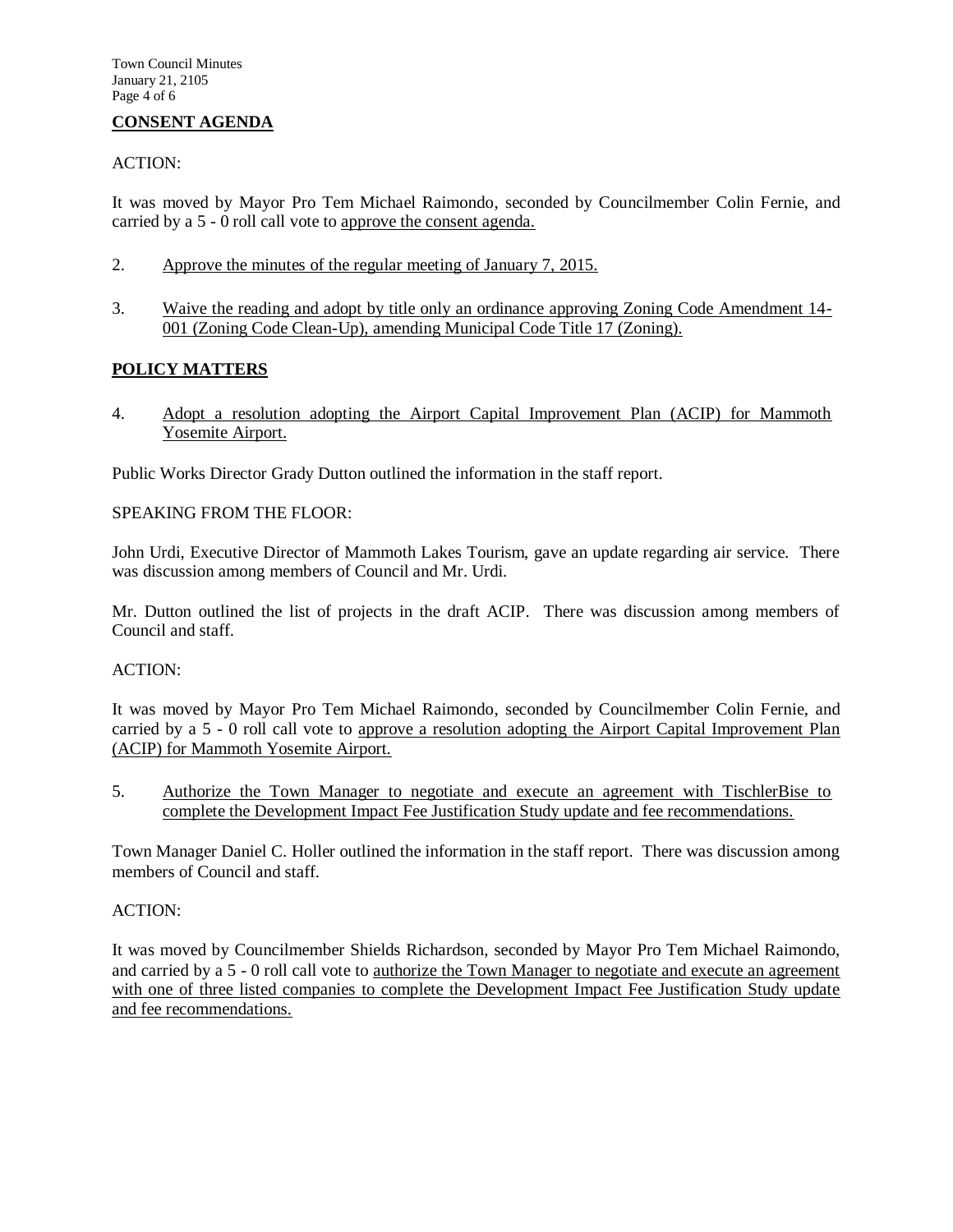[6.](http://mammothlakes.granicus.com/wordlinkreceiver.php?clip_id=afa9759c-470e-4455-be81-ee8bf19f149e&meta_id=12dbac7a-27a0-47c3-817f-94fc9e4bbeda&time=9069) [Approve the fundraising program for the Mammoth Ice Rink.](http://mammothlakes.granicus.com/wordlinkreceiver.php?clip_id=afa9759c-470e-4455-be81-ee8bf19f149e&meta_id=12dbac7a-27a0-47c3-817f-94fc9e4bbeda&time=9069)

Recreation Manager Stuart Brown outlined the information in the staff report. There was discussion among members of Council and staff.

### SPEAKING FROM THE FLOOR:

Ted Carleton, The Sheet, said that he would support the program if the Town and Measure R supported getting the roof built. He said that Measure R and the TBID should match the donations.

Betsy Truax, Recreation Commission, said that the Commission unanimously approved the fundraising efforts. She commended the advocacy group, and said that this program had the potential to expand. She said that the Commission directed staff to apply to MLR for Measure R funds for the roof.

Jesse Baldwin, President of the Mammoth Lakes Contractors Association, said that they made a donation and asked if the new fee program changed previous commitments. Recreation Manager Stuart Brown responded.

Mr. Carleton said that Measure R came from tax money so he already made his donation by paying his taxes.

### ACTION:

It was moved by Councilmember John Wentworth, seconded by Councilmember Colin Fernie, and carried by a 5 - 0 roll call vote to approve the fundraising program for the Mammoth Ice Rink as presented in Exhibit A.

[7.](http://mammothlakes.granicus.com/wordlinkreceiver.php?clip_id=afa9759c-470e-4455-be81-ee8bf19f149e&meta_id=1f302105-5e35-4037-aa96-1c6fa213add6&time=10385) [Authorize the Town Manager to execute a Special Use Permit with the US Forest Service for the](http://mammothlakes.granicus.com/wordlinkreceiver.php?clip_id=afa9759c-470e-4455-be81-ee8bf19f149e&meta_id=1f302105-5e35-4037-aa96-1c6fa213add6&time=10385)  [maintenance of specific Lakes Basin Roads and adopt a resolution approving the application](http://mammothlakes.granicus.com/wordlinkreceiver.php?clip_id=afa9759c-470e-4455-be81-ee8bf19f149e&meta_id=1f302105-5e35-4037-aa96-1c6fa213add6&time=10385) for [grant funds from the California Federal Lands Access Program.](http://mammothlakes.granicus.com/wordlinkreceiver.php?clip_id=afa9759c-470e-4455-be81-ee8bf19f149e&meta_id=1f302105-5e35-4037-aa96-1c6fa213add6&time=10385)

Public Works Director Grady Dutton outlined the information in the staff report. There was discussion among members of Council and staff.

#### SPEAKING FROM THE FLOOR:

David Page, Mammoth Lakes Recreation, asked if there was a danger to committing to one piece of a larger area. He asked if there was time to make sure the proposed project aligned with their plans before moving forward. Mr. Dutton responded.

Betsy Truax asked about the implications for the Town to have control of the gate into the Lakes Basin. Mr. Dutton responded.

Danna Stroud, Mammoth Lakes Recreation, said that they were not aware of the project application in time to discuss it as a committee. She outlined her concerns with the proposed project and permit with the Forest Service. Mr. Dutton responded. There was discussion between staff and Ms. Stroud.

Sandy Hogan said that she applauded the flexibility of the Town and Forest Service for working together on this project. She said that it was a great project and that the grant was worth a try.